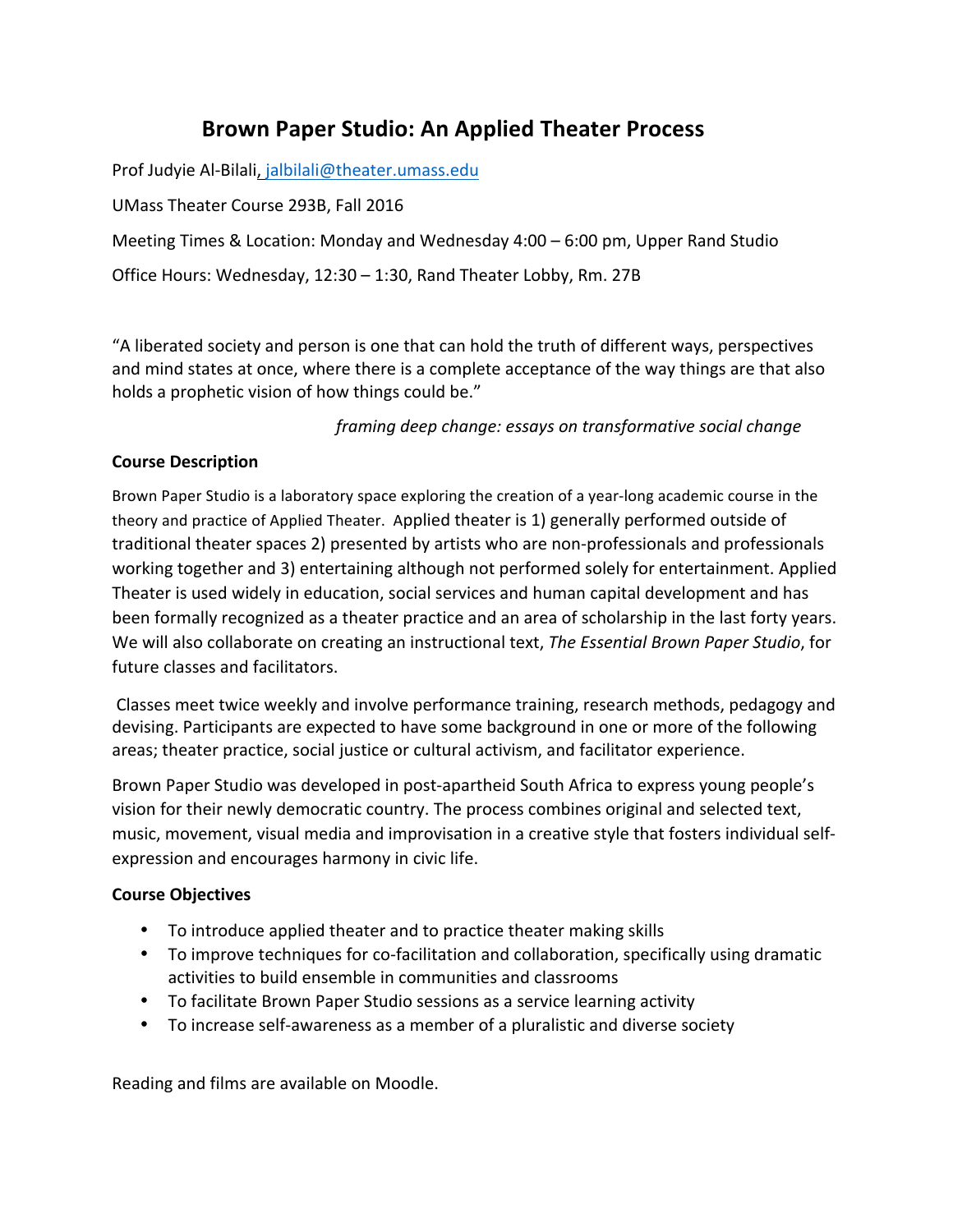### **Readings**

*framing deep change: essays on transformative social change* - angel Kyodo Williams, editor

Love, Race & Liberation:'Til the White Day is Done – Calderon and Hall, editors

*For the Feeling: Love & Transformation from New York to Cape Town* – Judyie Al-Bilali

After Democracy: The Rise of the Post-Apartheid Generation in Democratic South Africa – Newman and De Lannoy

Selected reading, Augusto Boal's Theatre of the Oppressed

*Magnet Theatre: Three Decades of Making Space* – Lewis and Krueger

Let's Get Real: Exploring Race, Class and Gender Identities – Caldwell and Frame

*Hey Xenophobe! Who You Calling A Foreigner?* - Hattie Gossett

Black Lives (Don't Matter) Syllabus

#### **Films**

*American Revolutionary: The Evolution of Grace Lee Boggs*

*Anne Braden: Southern Patriot*

*The Black Panthers: Vanguard of the Revolution*

*Race: the Power of an Illusion*, Parts 1, 2 & 3

**The Couple in the Cage** 

*Favela Rising*

*Finding Fela!*

#### **Course Requirements**

As appropriate to training in the theatre attendance and punctuality are mandatory. This is a studio class and as a member of the ensemble you are expected to be on time, arrive prepared to work and to remain for the duration of the class. Promptness is essential in all theatre work. Late arrival to class will disrupt the warm-up and the focus of the ensemble. Repeated lateness will affect the final grade. For each unexcused absence your grade will be lowered one half letter grade. Absences are excused at the discretion of the instructor, advanced written notification is expected. Medical absences require a note, either from a private physician or from the UMass Health Center.

- dress for movement and comfort including appropriate footwear
- water only in the studio, other food or beverages during breaks
- turn off pagers, cell phones and electronic devices for the entire class including breaks
- respect all ensemble members' time, space and contributions to class
- actors must schedule outside rehearsals and reserve practice space as necessary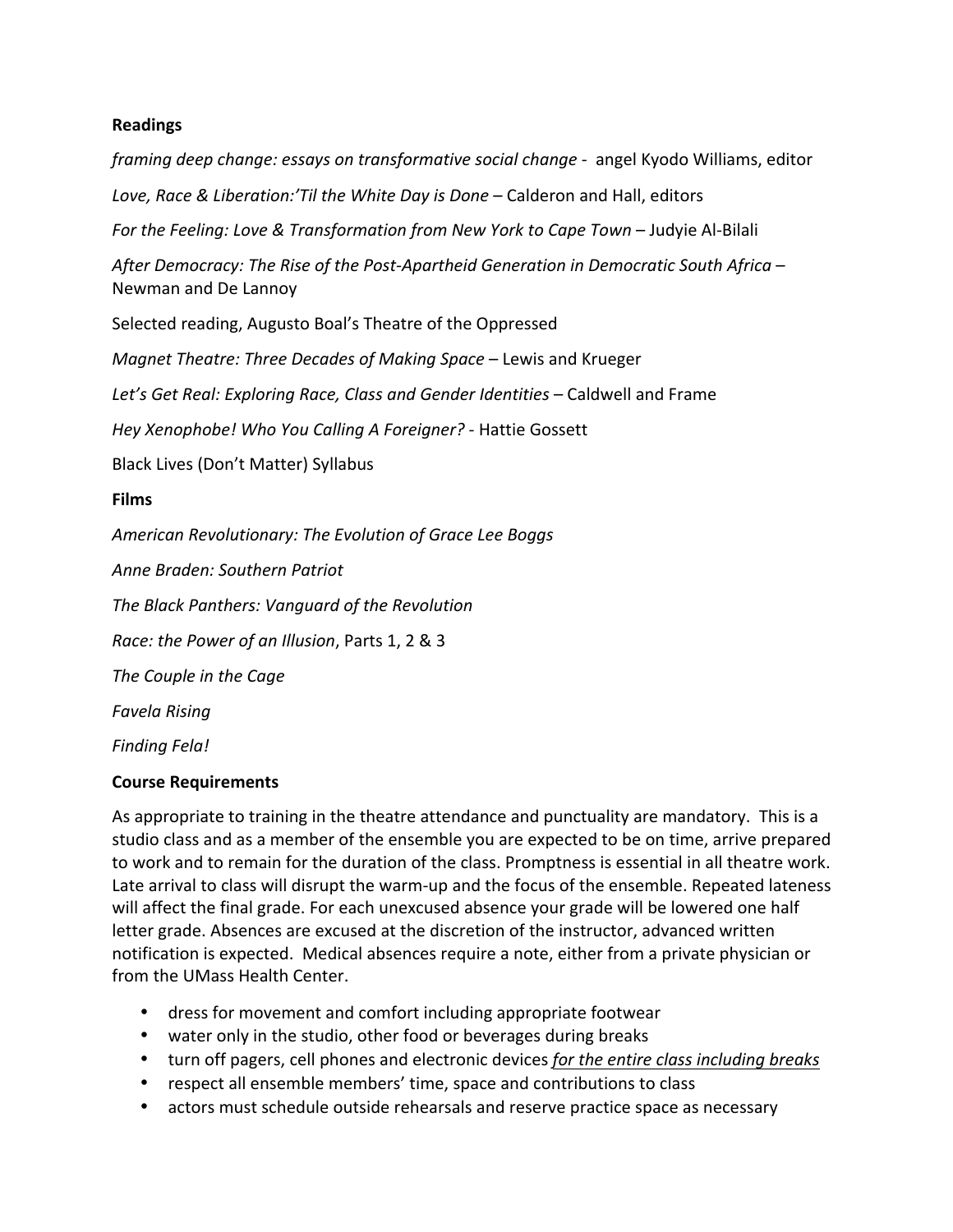Maintaining a journal or what's also called an artists' notebook, is crucial to success in this course. The journal is not for submission or grading, rather it is for you to chart your creative development. It contains notes from class, dreams, observations of human behavior, useful references for script development, photos, pictures, conversations, your own drawings, etc. An artists' notebook requires consistent writing. Please bring your journal to class.

### **Assignments and Percentage of Grade**

### Class Attendance and Participation  $-$  (20% Individual)

The building of trust in a creative community is vital to our success as artists. Class attendance and participation will form a critical aspect of the course, much of your work will require scheduling collaborative time outside of class. Please plan accordingly.

### 'I AM: An Autobiographical Portrait' – (15% Individual)

Students are asked to reflect on their own histories, heritages and cultural self-definitions. Feel free to include humorous anecdotes, stories about influential people, writings and quotes that had an impact on you and influenced your worldview. This assignment also serves as an initial self-assessment; outlining your questions and goals for the course. The narrative is 1,000-1,500 words in length and must be accompanied by an artistic expression such as collage, photo essay, CD of songs or short video.

Love, Race & Liberation Presentations  $-$  (20% Group) Small groups will be assigned various exercises from our primary text and facilitate a workshop for the entire class.

#### Service Learning Sessions at Amherst Regional Middle School (ARMS) - (20% Group)

We will visit ARMS during November and facilitate Brown Paper Studio sessions for middle school students. Teams will submit written lesson plan for each session.

# Final Open Studio Presentation & Portfolios – (25% Individual & Group)

We will schedule a public performance (date TBA) of material from *Hey Xenophobe!* As a class and a company of artists we are moving from the individual portraits of our first assignment to an understanding and articulation of who we are as a collective. To allow time and space for our process to evolve. The form of the final assignment will be outlined by mid-semester.

#### **Written Assignments**

All written assignments are double spaced in 12 point font, and are due at the beginning of the class. Assignments turned in late will be discounted one half grade for each class they are late and will not be accepted if they are late more than one class period.

# **Email Policy**

Email sent during the week will answered within twenty-four hours, email sent over the weekend will be answered on Monday.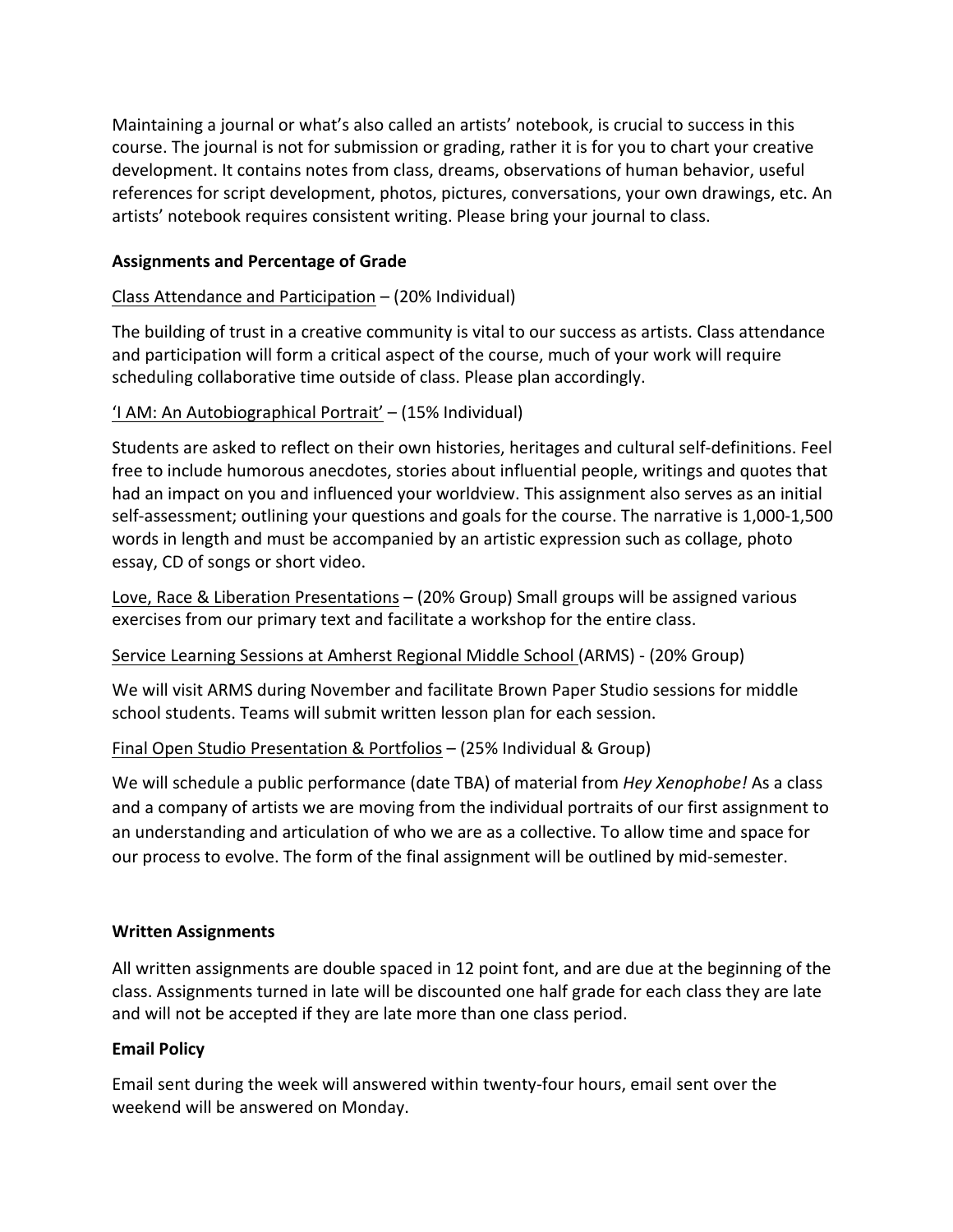#### **Student Conduct and Academic Honesty**

Students are responsible for complying with University of Massachusetts' standards of student conduct an academic honesty. The prescribed penalty for academic dishonesty consists of an automatic 'F' for the course and notification of campus authorities.

### **Individual Needs**

This course must be as inclusive as possible and your communication is appreciated. Please notify the instructor if there is anything to be aware of regarding your particular needs or characteristics, such as a medical condition, a hidden disability, etc. that may influence your participation or your personal well-being. This disclosure is optional, or if you wish, only for selected individuals. UMass Amherst is committed to providing an equal educational opportunity for all students. If you have a documented physical, psychological or learning disability on file with Disability Services (DS), Learning Disabilities Support Services (LDSS), or Psychological Disabilities Services (PDS) you may be eligible for reasonable academic accommodations to help you succeed in this course.

### **Open Door Policy**

If the requirements for the course are unclear please consult with the instructor during office hours, appointments can be made by contacting the instructor via e-mail or either before or after class times. Every effort is made to create a safe environment and a comfortable learning community for everyone. If at any time you feel it necessary, please feel free to address these issues with the instructor.

# **Course Schedule** (subject to change)

Mondays are research and discussion, Wednesdays are studio sessions.

# **Act I – Company**

Wed, Sept  $7$  – Introductions, warm-up, games and exercises

Mon, Sept 12– Brown Paper Studio, 'Basics and Beginnings'

Discuss *American Revolutionary: The Evolution of Grace Lee Boggs*

Wed, Sept  $14$  – studio session

Mon, Sept 19 – Be On Time'

Discuss Anne Braden: Southern Patriot and *framing deep change: essays on transformative social change*

Wed, Sept  $21 -$  studio session

Mon, Sept 26 – 'Gratitude'